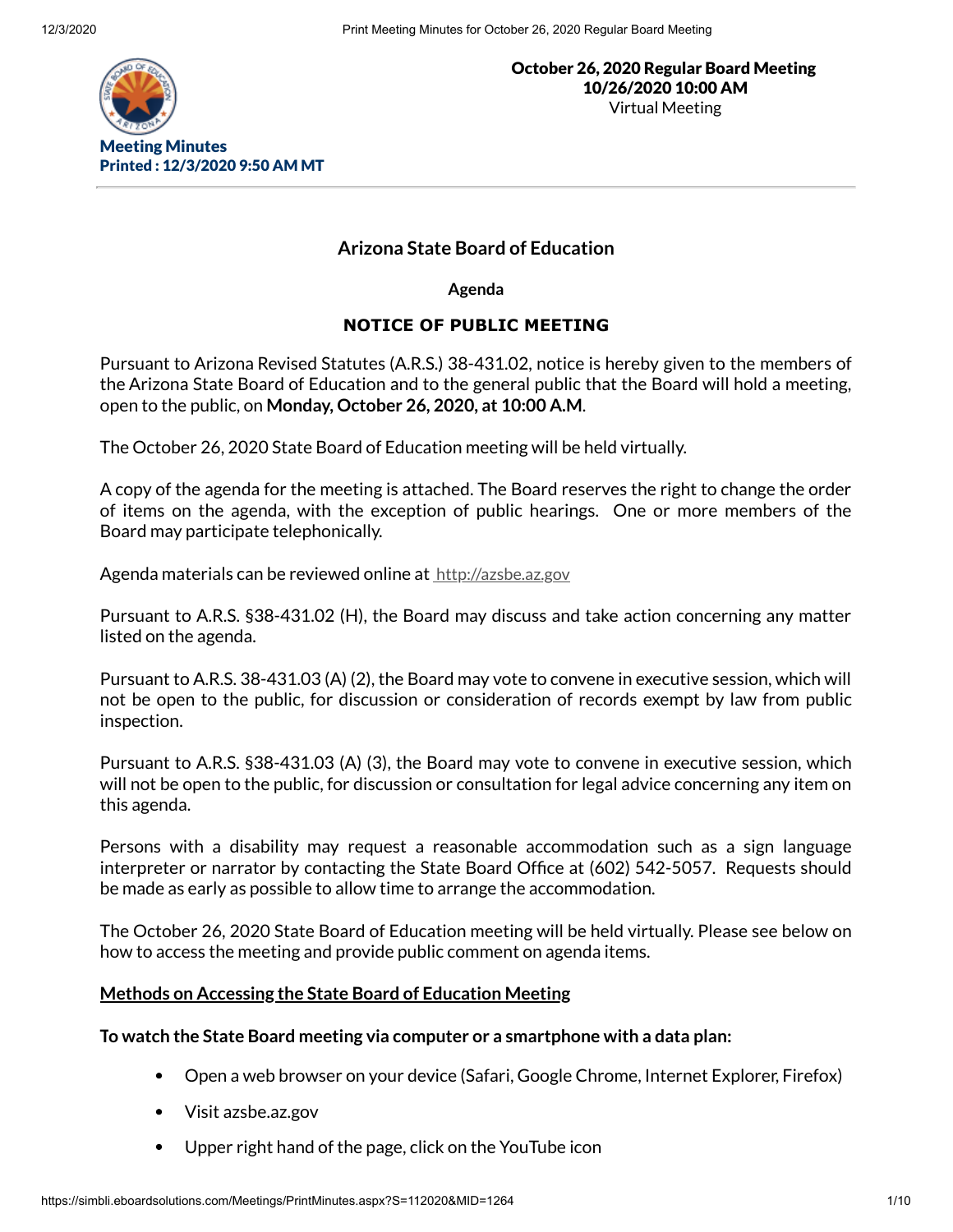- $\,$  A pop-up may open, stating you are leaving the official website, click "ok"
- When the meeting starts, you will see a "live" video. If you do not see this, and the meeting's start time has passed, you may need to hit the refresh button on your browser

Direct Link: <https://www.youtube.com/channel/UCsNwAaD9tyciKskyp0R2e5A>

If you do not have internet access to watch the meeting, please contact the Board's office at (602) 542-5057 and a staff member will assist you.

### **Procedure for Submitting Public Comment:**

For individuals wishing to submit public comment (Agenda Items #2, #4, #6 and #8)

## **Written Comment:**

Written comments for the meeting will be accepted by:

- email [inbox@azsbe.az.gov](mailto:inbox@azsbe.az.gov)
- fax to  $(602)$  542-3046
- USPS to 1700 W. Washington St., Executive Tower, Suite 300, Phoenix, Arizona 85007

**The deadline to submit a written comment will be Friday, October 23, 2020 at 12:00 PM.**

Written comments received after the deadline will not be posted and will not be provided to members.

Written comments will not be read into the record, however, staff will post all written comments received by the deadline on the Board'S agenda by **Friday, October 23, 2020 at 5:00 PM.**

## **Verbal Comment:**

Individuals must register to submit a verbal comment at the meeting. Please use the link below to register.

## **The deadline to register for a verbal comment will be Friday, October 23, 2020 at 12:00 PM.**

By registering, you are submitting a request to speak form and Board staff will call on you to speak during the appropriate public comment agenda item.

Individuals who register after the noon deadline on October 23, 2020 will not be provided the opportunity to give verbal public comment at the meeting.

Please review the Board's agenda to determine at which public comment agenda item (#2, #4, #6, #8) you will be called. The name in which you register **MUST** match the name on the account when signing into the meeting to speak. Prior to the meeting, you may need to download the Zoom application to your device and create an account to ensure name matching. Board staff will only call speakers once and then will move on to the next speaker. If you miss your turn, Board staff will attempt again at the end of the list. The order in which names are called will be in the order in which the registrations are received.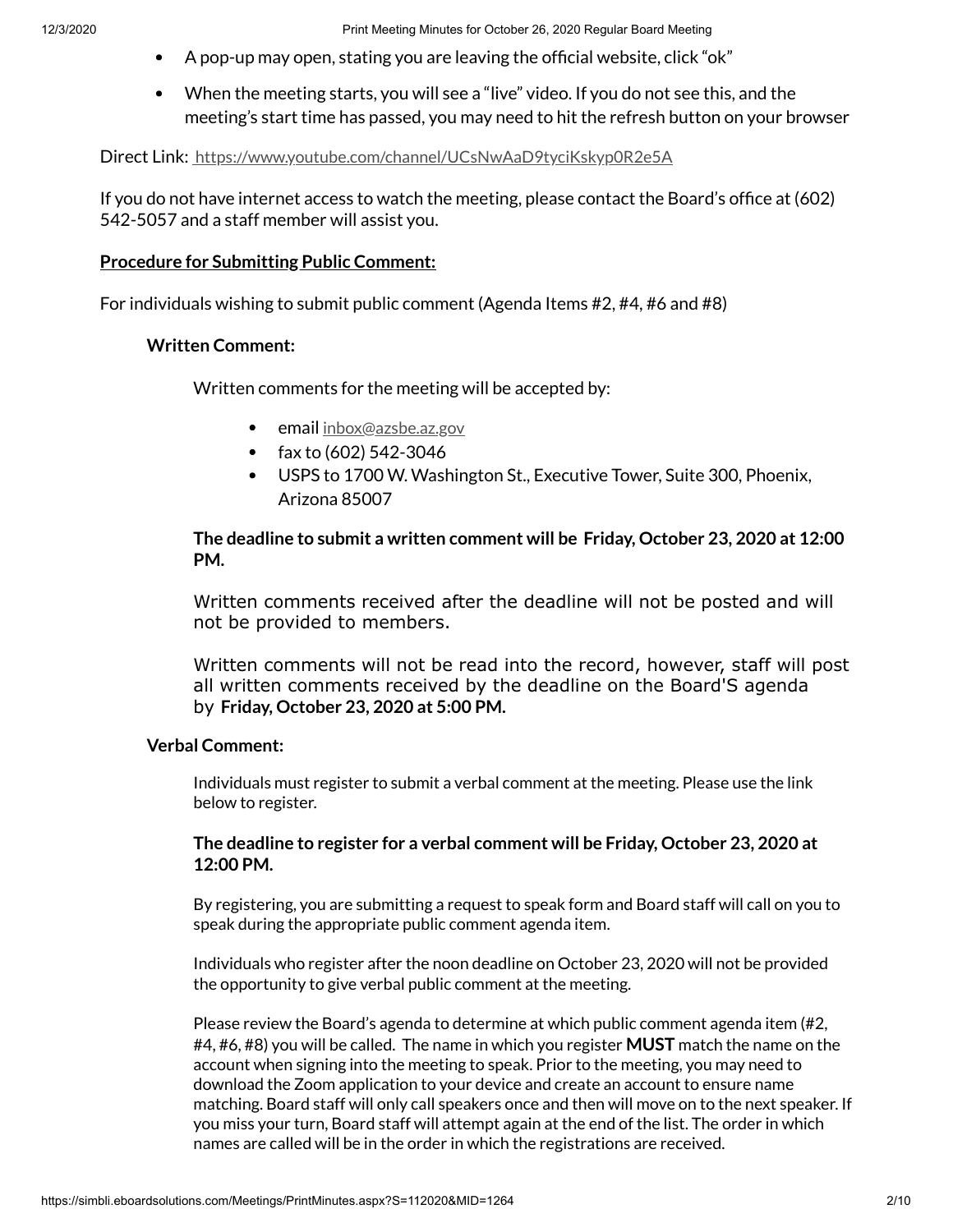12/3/2020 Print Meeting Minutes for October 26, 2020 Regular Board Meeting

All Board policies in regard to public comment at in-person meetings are transferable to verbal public comment for virtual meetings. Verbal public comments are limited to three minutes unless adjusted by the State Board President at the start of the meeting.

Please use this link to register:

**[https://us02web.zoom.us/webinar/register/WN\\_\\_u5QAHL7Trq5tB5atMEOvQ](https://us02web.zoom.us/webinar/register/WN__u5QAHL7Trq5tB5atMEOvQ)**

If you need assistance with registering, please contact the Board's office at  $(602)$  542-5057 and a staff member will assist you.

If you do not have internet access to register for a virtual comment, please contact the Board's office at (602) 542-5057 and a staff member will assist you.

DATED AND POSTED this 15th day of October, 2020.

Arizona State Board of Education

By:

Alicia Williams Executive Director (602) 542-5057

10:00 a.m. CALL TO ORDER AND ROLL CALL

### Attendees

## Voting Members

Calvin Baker, Board Member Dr. Daniel Corr, Vice President Jill Broussard, Board Member Christine Burton, Board Member Michele Kaye, Board Member Janice Mak, Board Member Lucas Narducci, President Kathy Hoffman, Superintendent of Public Instruction Dr. Robert Robbins, Board Member, entered meeting at 10:06 a.m., exited at 10:56 a.m. Armando Ruiz, Board Member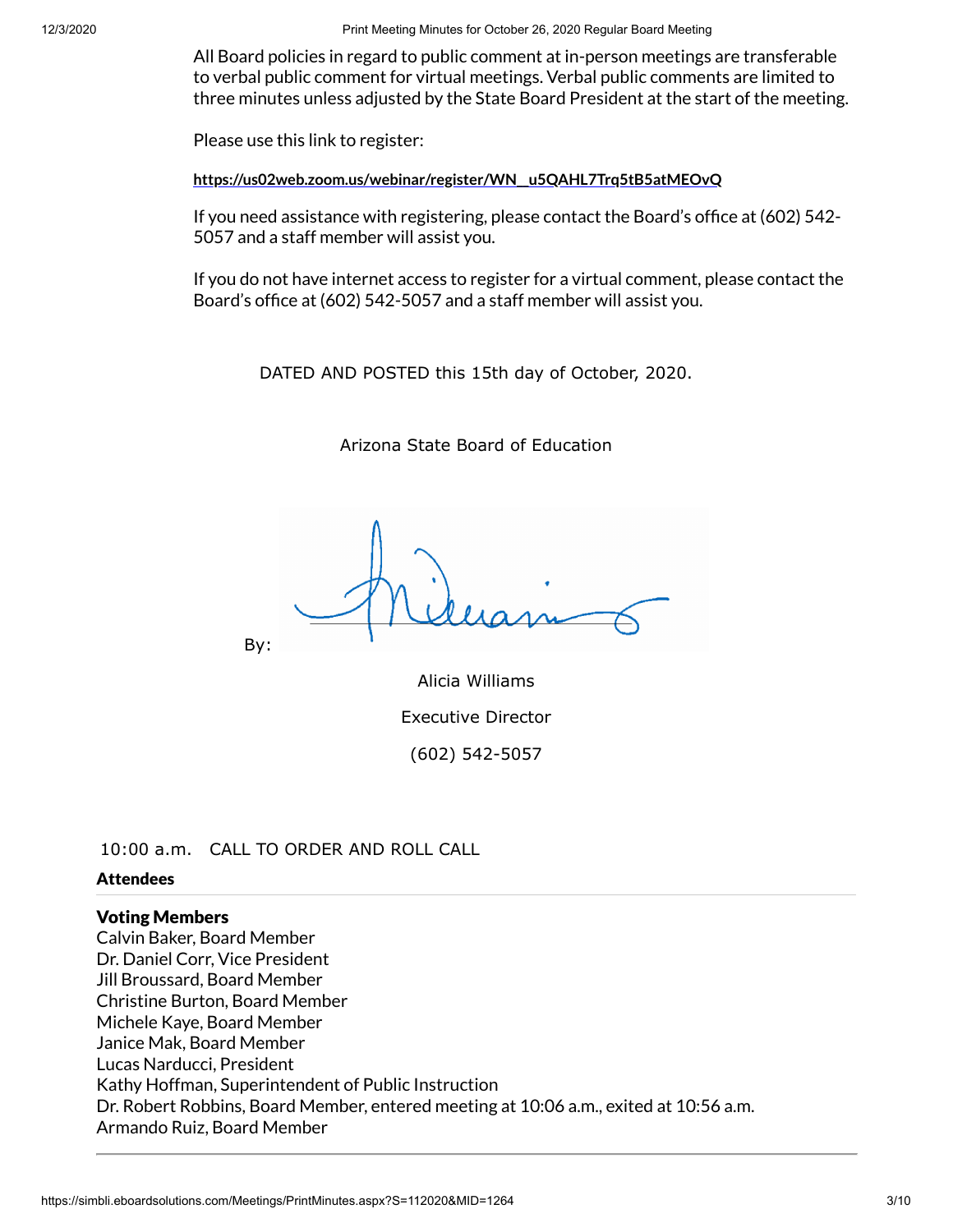#### 1. BUSINESS REPORTS

A. President's Report

President Narducci welcomed everyone and informed the Board that a special meeting would be held November 16, 2020.

- 1. Date and time for the State Board's Special Meeting
- B. Superintendent's Report

Superintendent Hoffman provided updates on activities within the Arizona Department of Education and introduced members of the Student Advisory Council, who also provided updates.

- 1. Update on Department Activities
- 2. Student Advisory Council Updates
- C. Executive Director's Report

Executive Director Williams informed the Board that a Project Director of Empowerment Scholarship Accounts has been hired and will be introduced to the Board at the December meeting.

1. Update on Board staff

### 2. CALL TO THE PUBLIC

No request to speak forms were received.

### 3. CONSENT AGENDA

A motion was made to approve 3A - 3G. Motion approved 10-0.

| Motion made by: Christine Burton   |
|------------------------------------|
| Motion seconded by: Jill Broussard |
| <u>Voting:</u>                     |
| Calvin Baker - Yes                 |
| Dr. Daniel Corr - Yes              |
| Jill Broussard - Yes               |
| Christine Burton - Yes             |
| Michele Kaye - Yes                 |
| Janice Mak - Yes                   |
| Lucas Narducci - Yes               |
| Kathy Hoffman - Yes                |
| Dr. Robert Robbins - Yes           |
| Armando Ruiz - Yes                 |

- A. Approval of the 2021 State Board of Education and State Board for Vocational and Technical Education meeting schedule
- B. Approval of the expenditure of the Fiscal Year 2020 Further Consolidated Appropriations Act funds: National School Lunch Program Equipment Grant 2020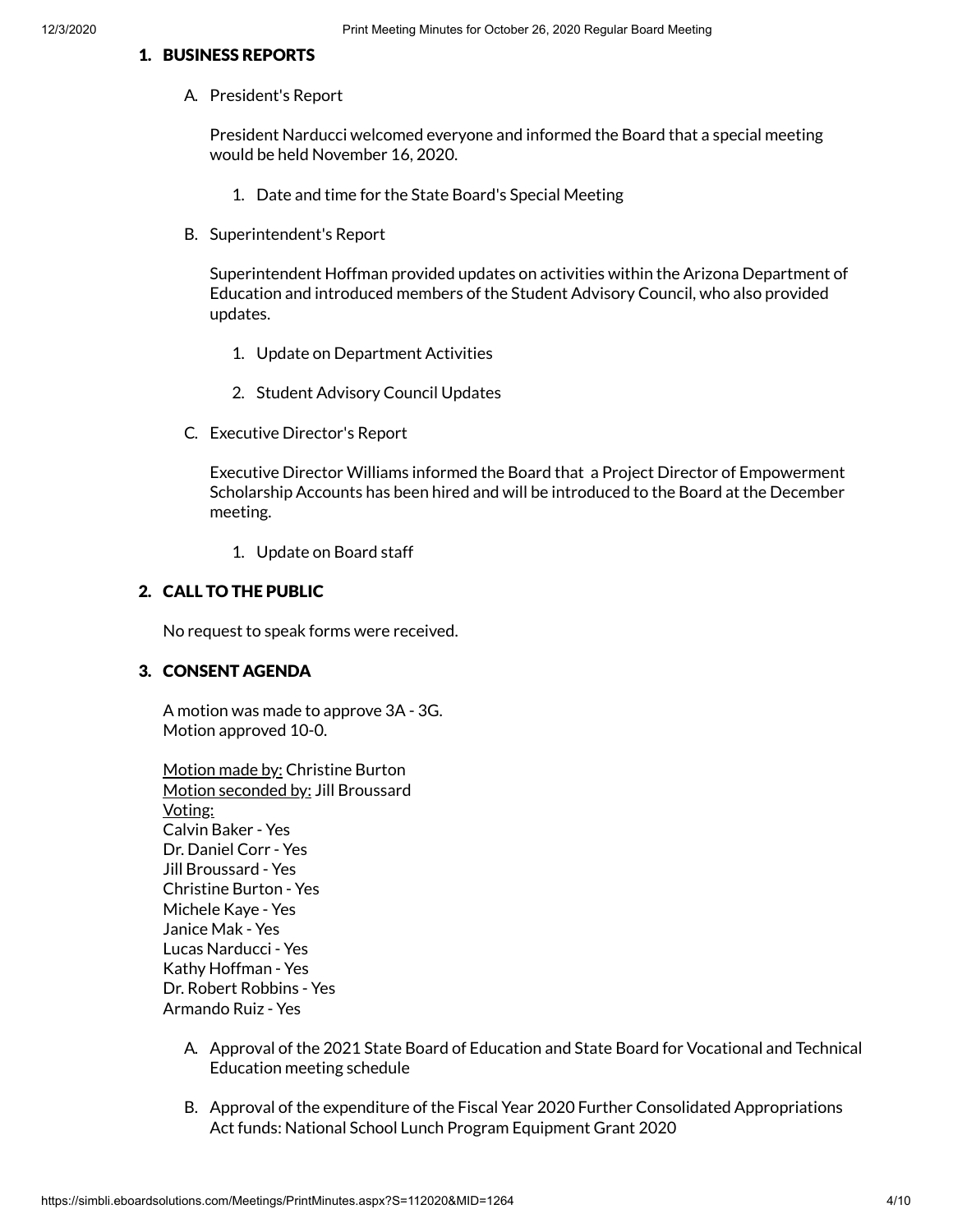- C. Approval of the addition of degrees to the degree matrix to meet the Subject Matter Expert certificate degree requirement and subject knowledge exam waiver
- D. Approval of the Move on When Reading (MOWR) local education agency (LEA) and charter school literacy plans for release of K-3 Reading Base
- E. Update on the semi-annual progress of Simon Consulting, L.L.C., as receiver for Murphy Elementary School District and Cedar Unified School District
- F. Approval of appointment to the Professional Practices Advisory Committee
- G. Approval of Angel Jannasch-Pennell to the Certification Advisory Committee

#### 4. CALL TO THE PUBLIC

Christine Emanuel, representing herself, submitted a Call to the Public Request to Speak Form and addressed the Board.

Patricia Stevens, representing herself, submitted a Call to the Public Request to Speak Form and addressed the Board.

Rebekah Cross, representing herself, submitted a Call to the Public Request to Speak Form and addressed the Board.

## 5. GENERAL SESSION

A. Presentation, discussion and possible action to close rulemaking procedures for A.A.C. R7-2- 301 Minimum Course of Study and Competency Goals for Students in Common Schools and R7-2-302 Minimum Course of Study and Competency Requirements for Graduation from High School

Representative Lieberman presented information to the Board.

It is recommended the Board close rulemaking procedures on A.A.C. R7-2-301 Minimum Course of Study and Competency Goals for Students in Common Schools and R7-2-302 Minimum Course of Study and Competency Requirements for Graduation from High School.

Motion passed 10-0.

Motion made by: Christine Burton Motion seconded by: Jill Broussard Voting: Calvin Baker - Yes Dr. Daniel Corr - Yes Jill Broussard - Yes Christine Burton - Yes Michele Kaye - Yes Janice Mak - Yes Lucas Narducci - Yes Kathy Hoffman - Yes Dr. Robert Robbins - Yes Armando Ruiz - Yes

B. Presentation, discussion and possible action to close rulemaking procedures on A.A.C. Article 15 Empowerment Scholarship Accounts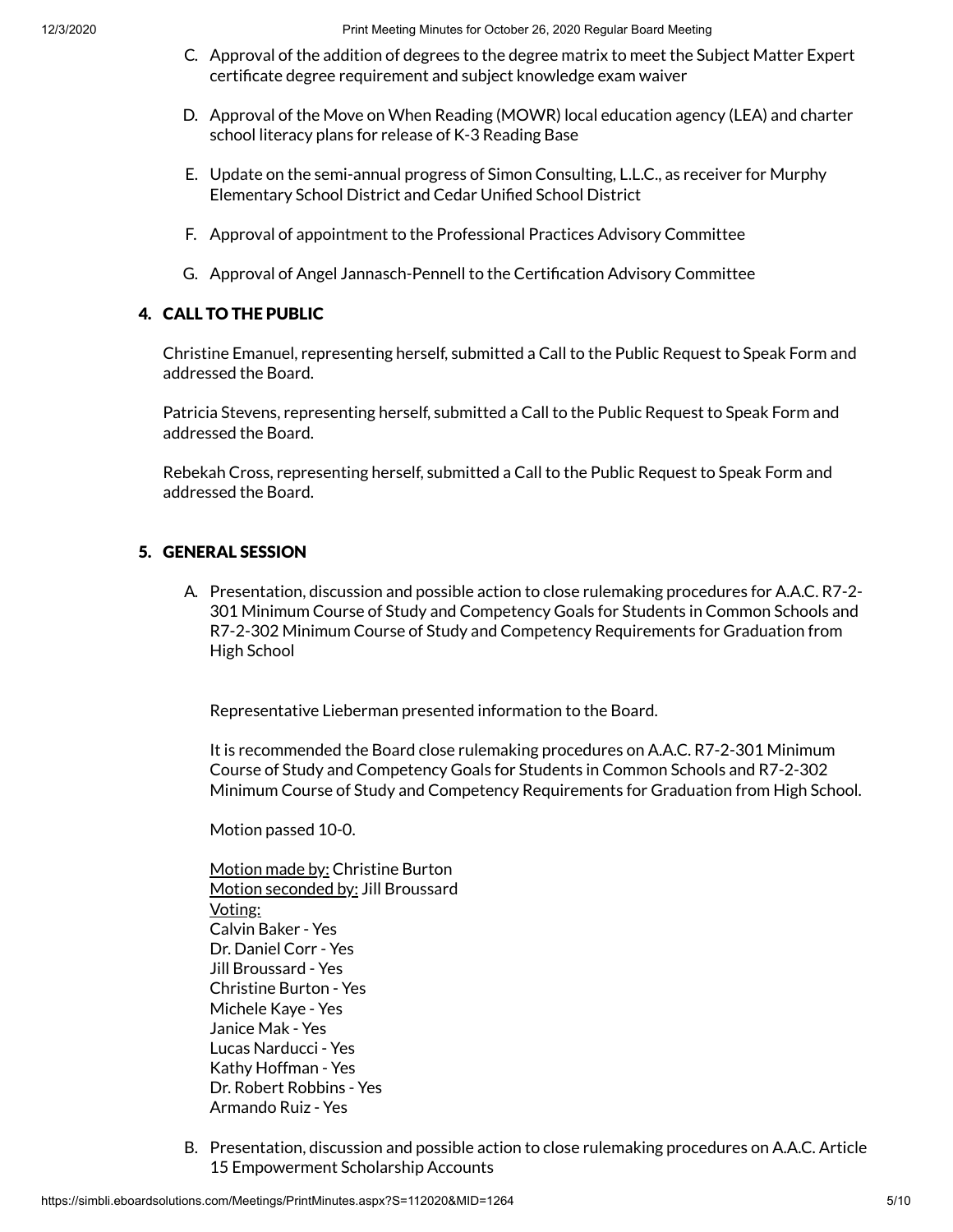Deputy Director Baden presented information to the Board.

Dr. Robbins exited meeting at 10:56 a.m.

It is recommended the Board close rulemaking procedures on A.A.C. Article 15 Empowerment Scholarship Accounts

Motion passed 9-0.

Motion made by: Calvin Baker Motion seconded by: Christine Burton Voting: Calvin Baker - Yes Dr. Daniel Corr - Yes Jill Broussard - Yes Christine Burton - Yes Michele Kaye - Yes Janice Mak - Yes Lucas Narducci - Yes Kathy Hoffman - Yes Dr. Robert Robbins - Not Present Armando Ruiz - Yes

C. Presentation, discussion and possible action to open rulemaking procedures on A.A.C. R7-2- 312 Honorary High School Diploma

Deputy Director Baden presented information to the Board.

It is recommended the Board open rulemaking procedures on A.A.C. R7-2-312 Honorary High School Diploma

Motion passed 9-0.

Motion made by: Michele Kaye Motion seconded by: Calvin Baker Voting: Calvin Baker - Yes Dr. Daniel Corr - Yes Jill Broussard - Yes Christine Burton - Yes Michele Kaye - Yes Janice Mak - Yes Lucas Narducci - Yes Kathy Hoffman - Yes Dr. Robert Robbins - Not Present Armando Ruiz - Yes

D. UPDATED - Update on rulemaking procedures on A.A.C. R7-2-615.01 Special Education Endorsements - UPDATED

This item was for information only and no action was requested at this time.

## 6. CALL TO THE PUBLIC

No request to speak forms were received.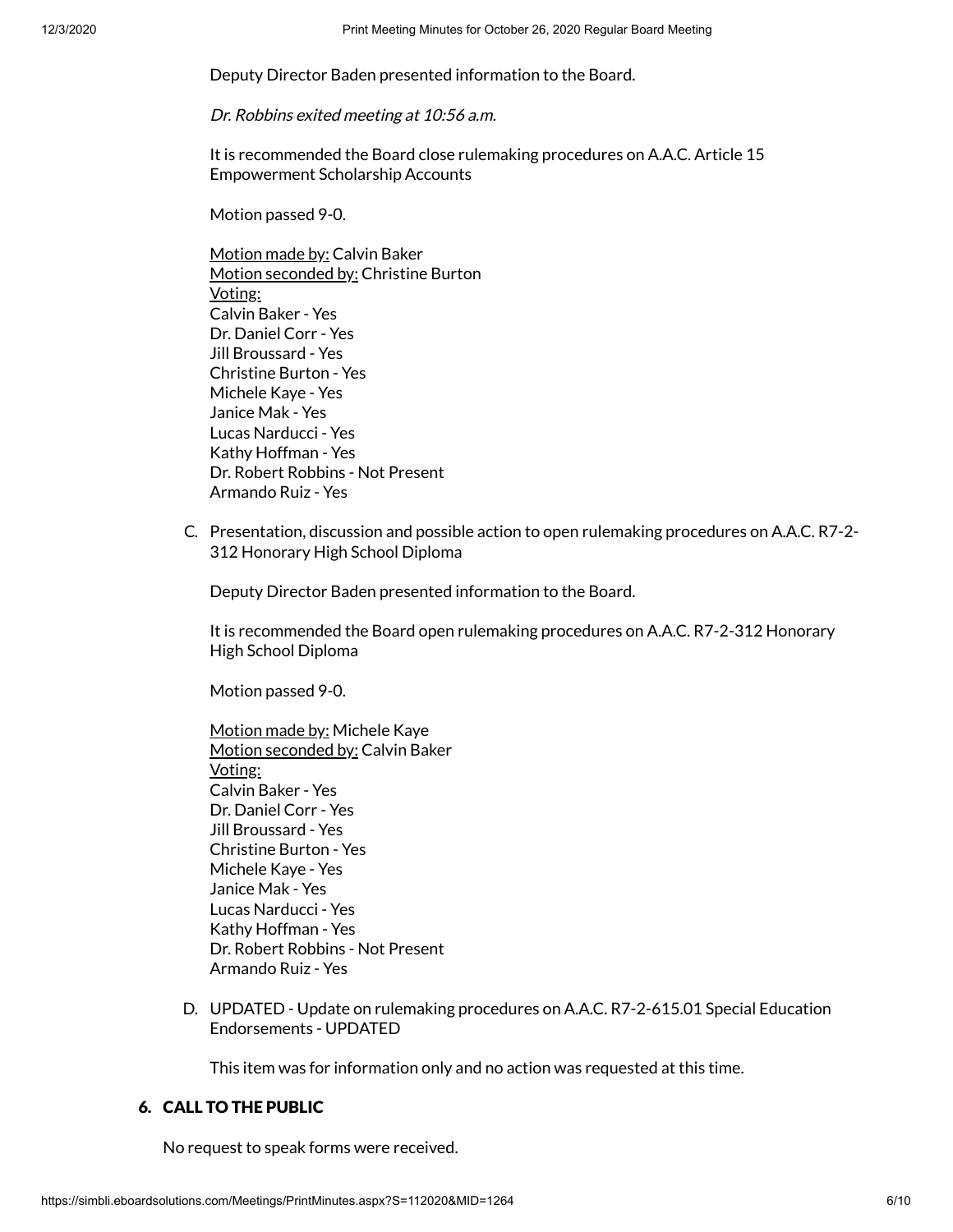## 7. CONSENT AGENDA - CERTIFICATION ENFORCEMENT ACTIONS

A motion was made to approve item 7A1 - 7A3. Motion passed 9-0.

Motion made by: Jill Broussard Motion seconded by: Calvin Baker Voting: Calvin Baker - Yes Dr. Daniel Corr - Yes Jill Broussard - Yes Christine Burton - Yes Michele Kaye - Yes Janice Mak - Yes Lucas Narducci - Yes Kathy Hoffman - Yes Dr. Robert Robbins - Not Present Armando Ruiz - Yes

- A. Approval of the voluntary surrender of the educator certificates held by:
	- 1. Eric Bodznick, Case no. C-2019-000764
		- a. Eric Bodznick, Case no. C-2019-000764 Supporting Documents
	- 2. David Hannah, Case no. C-2020-000775
		- a. David Hannah, Case no. C-2020-000775 Supporting Documents
	- 3. David Bartlett, Case no. C-2020-001787
		- a. David Bartlett, Case no. C- Supporting Documents

### 8. CALL TO THE PUBLIC

No request to speak forms were received.

#### 9. GENERAL SESSION - CERTIFICATION ENFORCEMENT ACTIONS

A. Presentation, discussion and possible action to approve the Negotiated Settlement Agreements for:

A motion was made to approve item 9A1-9A4

Motion passed 9-0.

Motion made by: Dr. Daniel Corr Motion seconded by: Michele Kaye Voting: Calvin Baker - Yes Dr. Daniel Corr - Yes Jill Broussard - Yes Christine Burton - Yes Michele Kaye - Yes Janice Mak - Yes Lucas Narducci - Yes Kathy Hoffman - Yes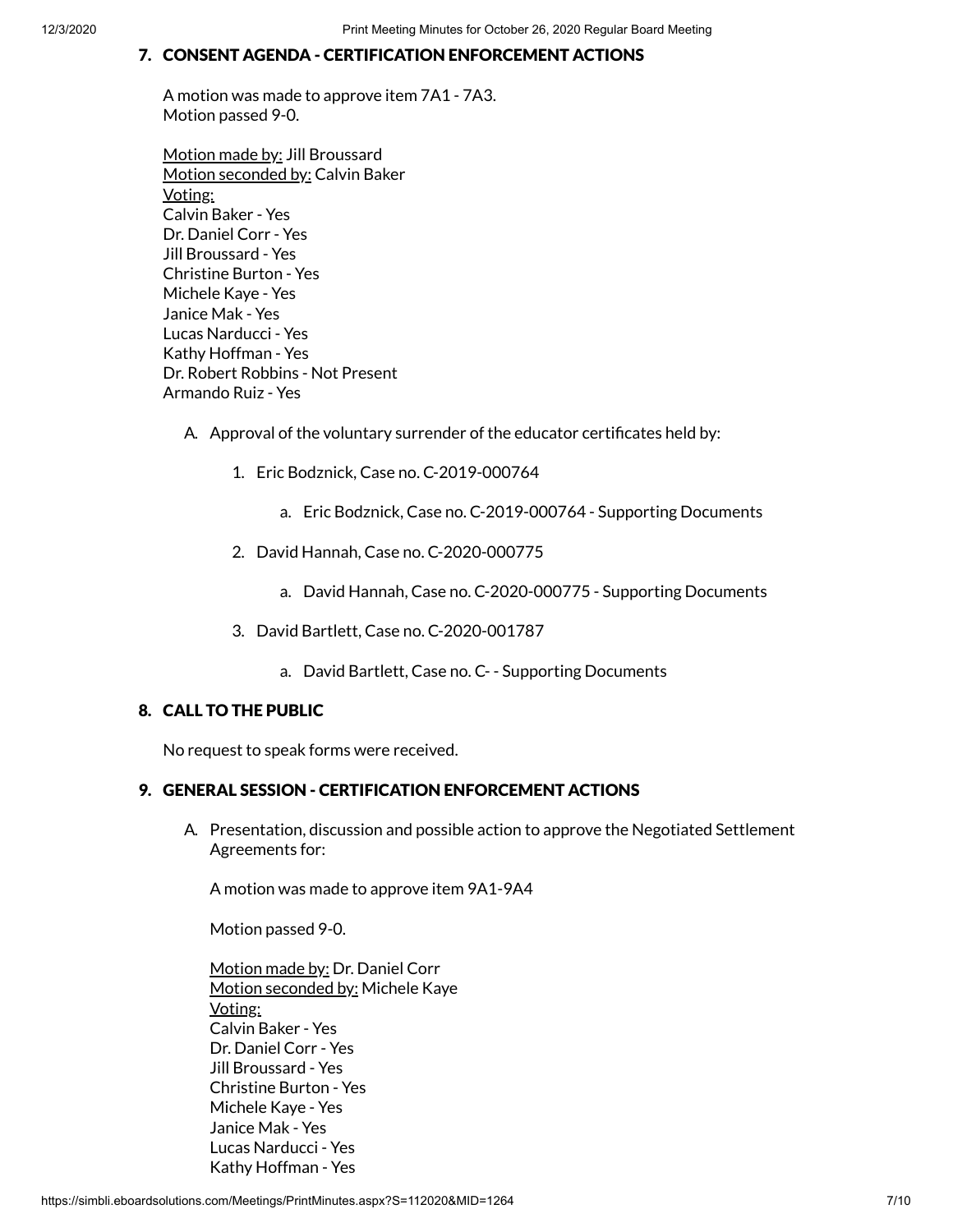Dr. Robert Robbins - Not Present Armando Ruiz - Yes

- 1. Charlene Martens, Case no. C-2019-795R
	- a. Charlene Martens, Case no. C-2019-795R Supporting Documents
- 2. Toni Nez, Case no. C-2019-700
	- a. Toni Nez, Case no. C-2019-700 Supporting Documents
- 3. Kia Faniel, Case no. C-2020-000923 & C-2020-000924
	- a. Kia Faniel, Case no. C-2020-000923 & C-2020-000924 Supporting **Documents**
- 4. Jason Testa, Case no. C-2019-000772
	- a. Jason Testa, Case no. C-2019-000772 Supporting Documents
- B. Presentation, discussion and possible action on the findings of fact, conclusions of law and recommendation of the Professional Practices Advisory Committee to revoke all certificates held by Michael Delcavo, Case no. C-2019-789, for a period of five years

It is recommended that the State Board of Education adopt the Findings of Fact, Conclusions of Law and the Recommendation of the PPAC and revoke any and all certificates held by Michael Delcavo, for a period of five years, and that all states and territories be so notified.

Motion passed 9-0.

Motion made by: Dr. Daniel Corr Motion seconded by: Calvin Baker Voting: Calvin Baker - Yes Dr. Daniel Corr - Yes Jill Broussard - Yes Christine Burton - Yes Michele Kaye - Yes Janice Mak - Yes Lucas Narducci - Yes Kathy Hoffman - Yes Dr. Robert Robbins - Not Present Armando Ruiz - Yes

- 1. Michael Delcavo, Case no. C-2019-789 Supporting Documents
- C. Presentation, discussion and possible action on the findings of fact, conclusions of law and recommendation of the Professional Practices Advisory Committee to suspend all certificates held by Lou Lernor, Case no. C-2019-680, for a period of two years

It is recommended that the State Board of Education adopt the Findings of Fact, Conclusions of Law and the Recommendation of the PPAC and suspend any and all certificates held by Lou Lernor, for a period of two years, and that all states and territories be so notified.

Motion passed 9-0.

Motion made by: Calvin Baker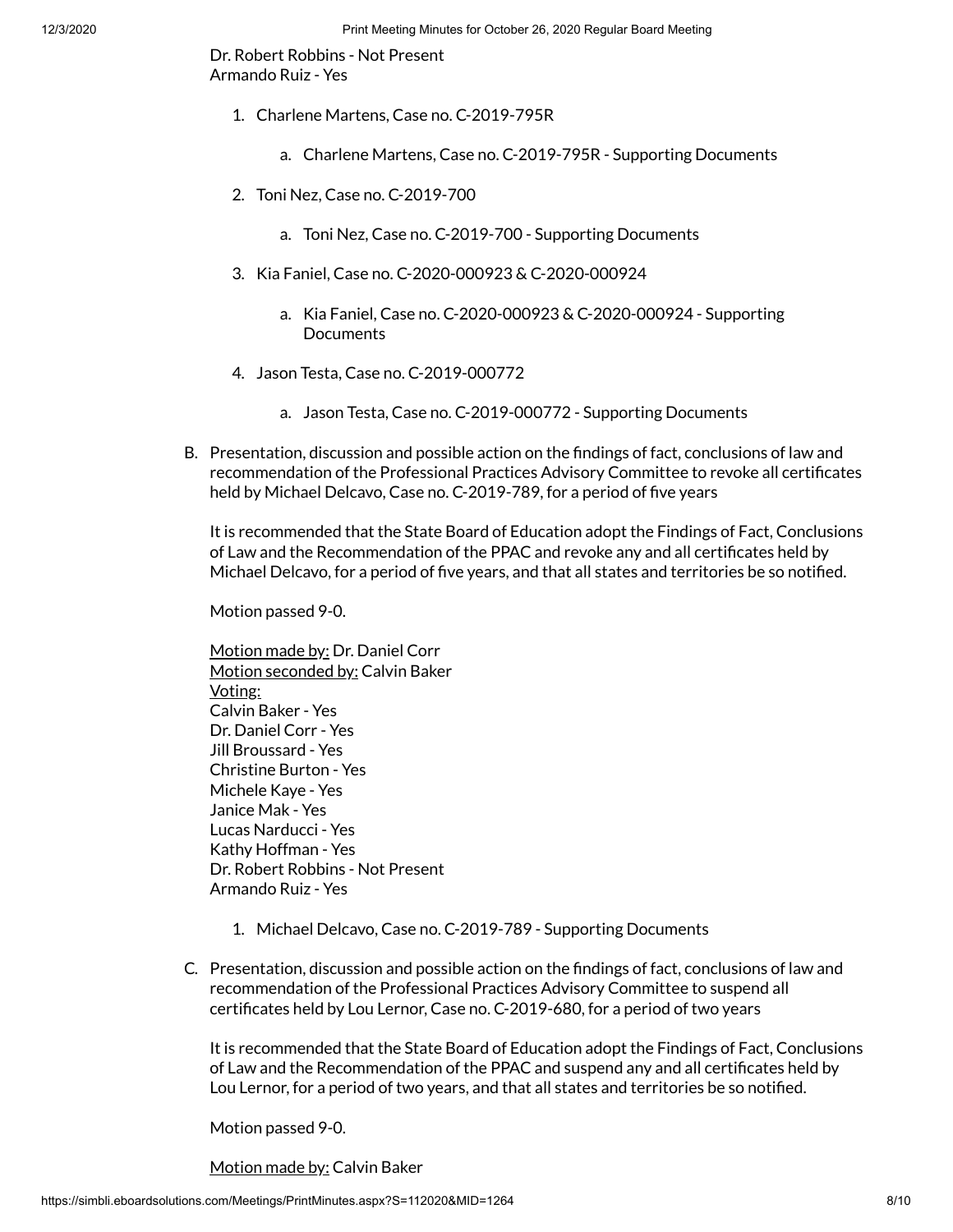Motion seconded by: Janice Mak Voting: Calvin Baker - Yes Dr. Daniel Corr - Yes Jill Broussard - Yes Christine Burton - Yes Michele Kaye - Yes Janice Mak - Yes Lucas Narducci - Yes Kathy Hoffman - Yes Dr. Robert Robbins - Not Present Armando Ruiz - Yes

- 1. Lou Lernor, Case no. C-2019-680 Supporting Documents
- D. Presentation, discussion and possible action on the findings of fact, conclusions of law and recommendation of the Professional Practices Advisory Committee to revoke all certificates held by Robyn Lee Marquez, Case no. C-2019-000440, for a period of five years

It is recommended that the State Board of Education adopt the Findings of Fact, Conclusions of Law and the Recommendation of the PPAC and revoke any and all certificates held by Robyn Lee Marquez, for a period of five years, and that all states and territories be so notified.

Motion passed 9-0.

Motion made by: Michele Kaye Motion seconded by: Janice Mak Voting: Calvin Baker - Yes Dr. Daniel Corr - Yes Jill Broussard - Yes Christine Burton - Yes Michele Kaye - Yes Janice Mak - Yes Lucas Narducci - Yes Kathy Hoffman - Yes Dr. Robert Robbins - Not Present Armando Ruiz - Yes

- 1. Robyn Marquez, Case no. C-2019-000440 Supporting Documents
- E. Presentation, discussion and possible action on the findings of fact, conclusions of law and recommendation of the Professional Practices Advisory Committee to suspend all certificates held by Richard Perez, Case no. C-2018-825, for a period of three years, with conditions

It is recommended that the State Board of Education adopt the Findings of Fact, Conclusions of Law and the Recommendation of the PPAC and suspend all teaching certificate(s) held by Richard Perez, for a period of three years, with the condition of successful completion of a classroom management and culturally responsive teaching course, and that all states and territories be so notified.

Motion passed 9-0.

Motion made by: Dr. Daniel Corr Motion seconded by: Calvin Baker